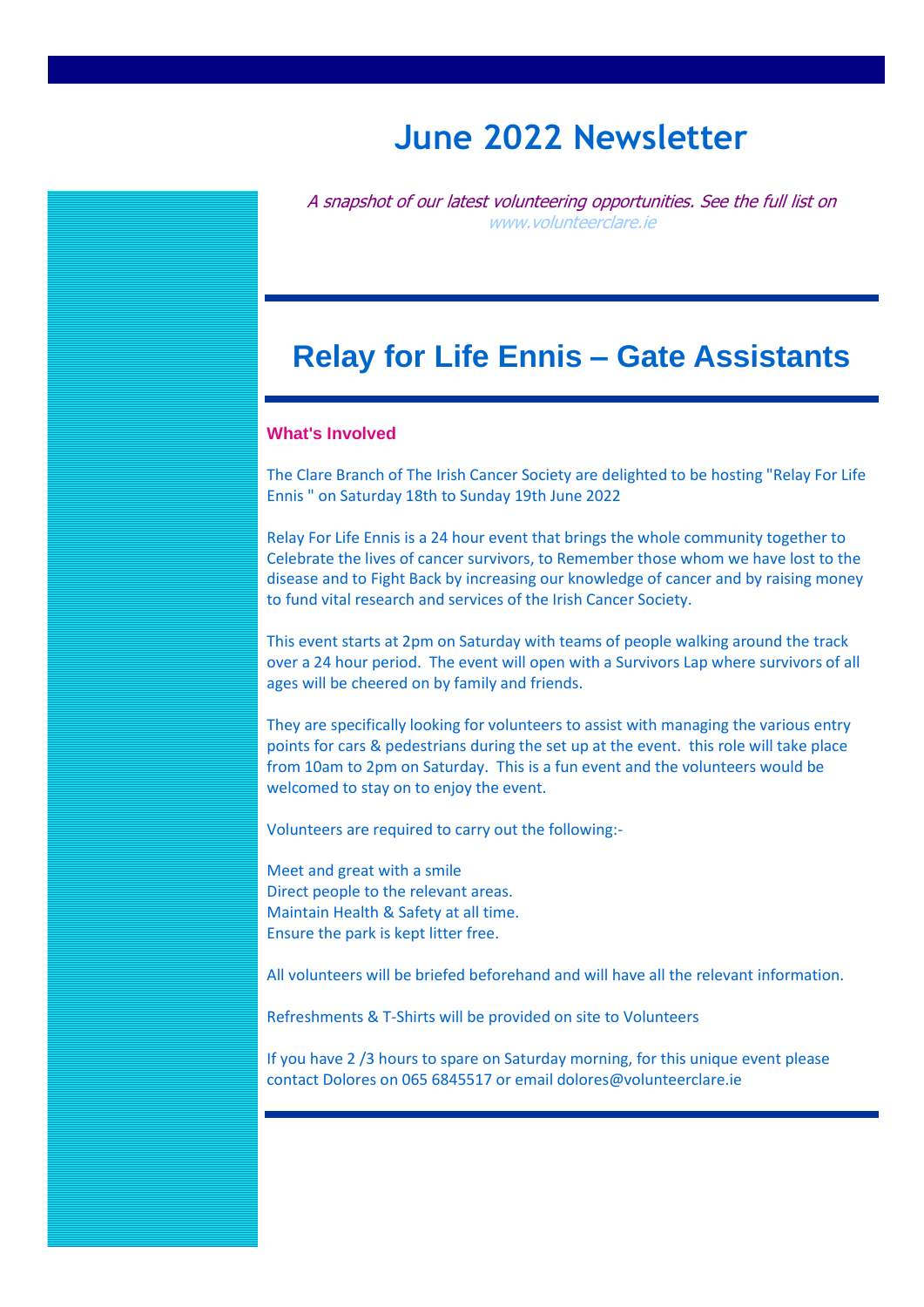# **Youth Hub Leader – Newmarket On Fergus**

### **What's Involved**

The Clare Youth Service is an integrated Service committed to using all elements to support the best possible outcomes for young people:

This service exists to serve county Clare's young people aged 12 -25, by providing information on rights and entitlements; by representing youth interests & providing education and training;

They are currently looking for volunteer leaders to get involved at their HUB in Newmarket On Fergus.

The role would be to assist the youth worker in facilitating a drop in space for young people aged between 12-18 in the Traderee Youth Space on a Friday evening.

There are 2 sessions that take place on a Friday evening and the volunteer can opt for either one 12 to 14 years is from 5.30pm-7.30pm OR 15 to 18 years is from 8pm-9.30pm

The tasks would be as follows:-

Assisting the youth worker in engaging young people in conversations that are important to them.

Assisting the youth worker in the facilitation of activities in the youth space Get to know the members, their interests, talents and hopes and create a safe, enjoyable and trusting atmosphere in the space. Follow Clare Youth Service policies and procedures for good practice and child protection in the space.

Clare Youth Service invests in their volunteers and offer Induction Training, Development Education Training and Child Protection Training

If working with young people is of interest to you and you have 3 hours a week to spare to add value to this group. Please contact Dolores at The Clare Volunteer Centre on 065 68 45517 or [dolores@volunteerclare.ie](mailto:dolores@volunteerclare.ie)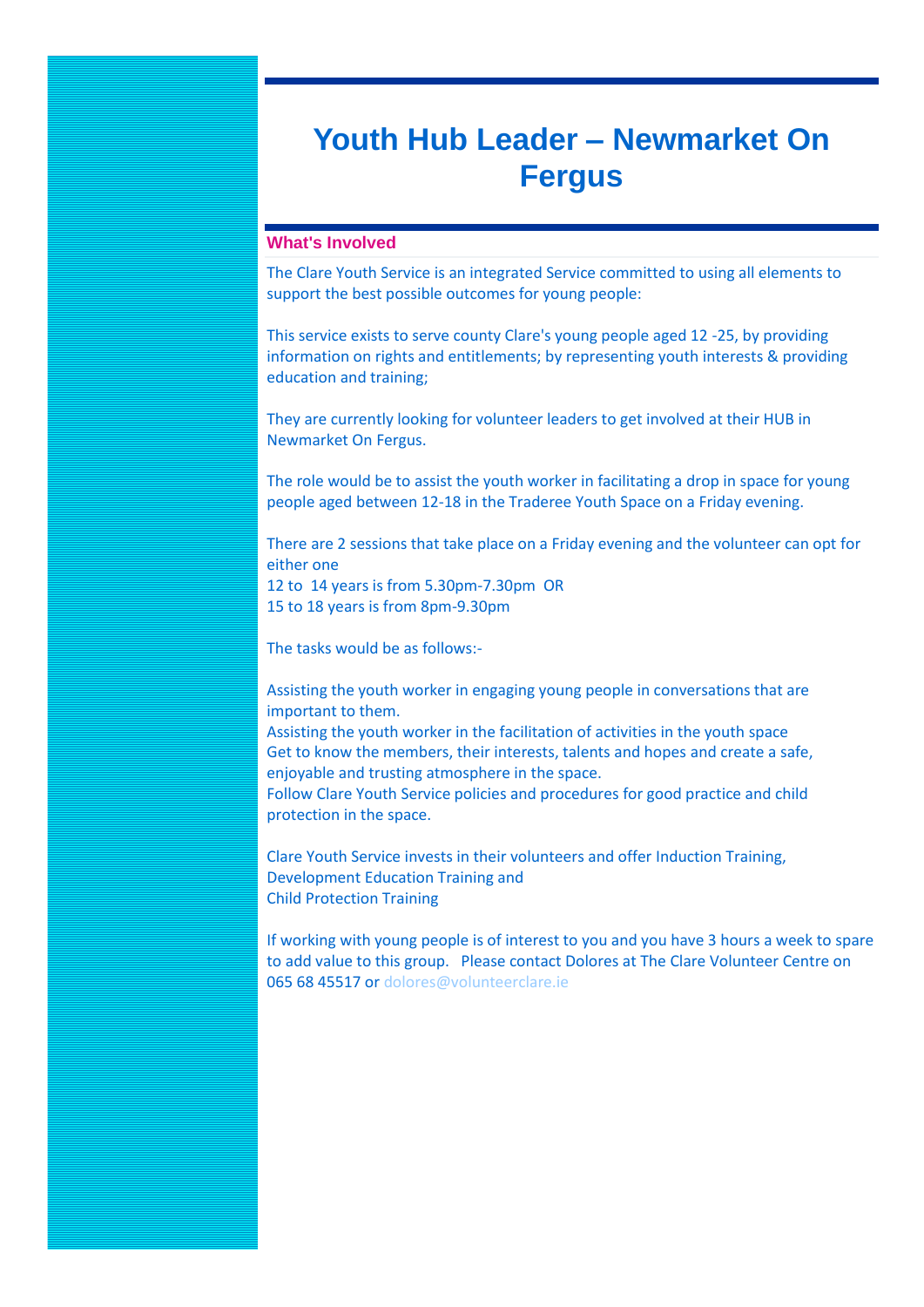## **Coffee Morning Volunteers – Ennis**

### **What's Involved**

Mna An Gaire based in Ennis are a group open to women of all ages and backgrounds coming together to learn and to share their knowledge. They are involved in activities from Yoga & Meditation to upskilling. They have a designated comfortable space in Ennis where they have kitchen facilities along with a digital hub.

They have really welcomed the displaced people of the Ukraine with a designated space now allocated for their shop and other activities. They are looking to host some coffee mornings with the objective to integrate them to the locality. They are specifically looking for volunteers that are keen to assist them to learn about the locality and to share information as well as an opportunity for them to practice their English.

The Coffee Morning are to be held on a Tuesday & Thursday morning from 10am to 12pm and the duties will be as follows:-

Open the doors and set up for 10am Provide a warm welcome Set out the Tea/Coffee and refreshments Give out relevant information re classes, courses, parent & toddler groups etc. Assist with filling out forms to join Mna An Gaire Encourage the visitors to use their English Share information re activities for children and adults locally Discuss potential opportunities they are interested in and assist in fact finding where possible Signpost to other services if needed Assist with the clear up

This is a very welcoming group open to all new visitors and the volunteers would be invited to join the group.

If you have availability on any Tuesday or Thursday and are keen to get involved with this group, please contact Dolores on 065 68 45517 or email dolores@volunteerclare.ie

## **Stores Assistant – Ennis**

### **What's Involved**

Clare Haven Homestore have seen an increase in the level of Furniture collections and deliveries over the past few months. They are currently looking for volunteers to assist with this service in the stores. The driver assistant / stores will help with the collection & delivery of furniture donations ie tables, chairs, 3 piece suits, lamps and soft furnishings. All assistants will be required to move furniture through to the shop from the goods in area so physical ability is a must.

The role are as follows: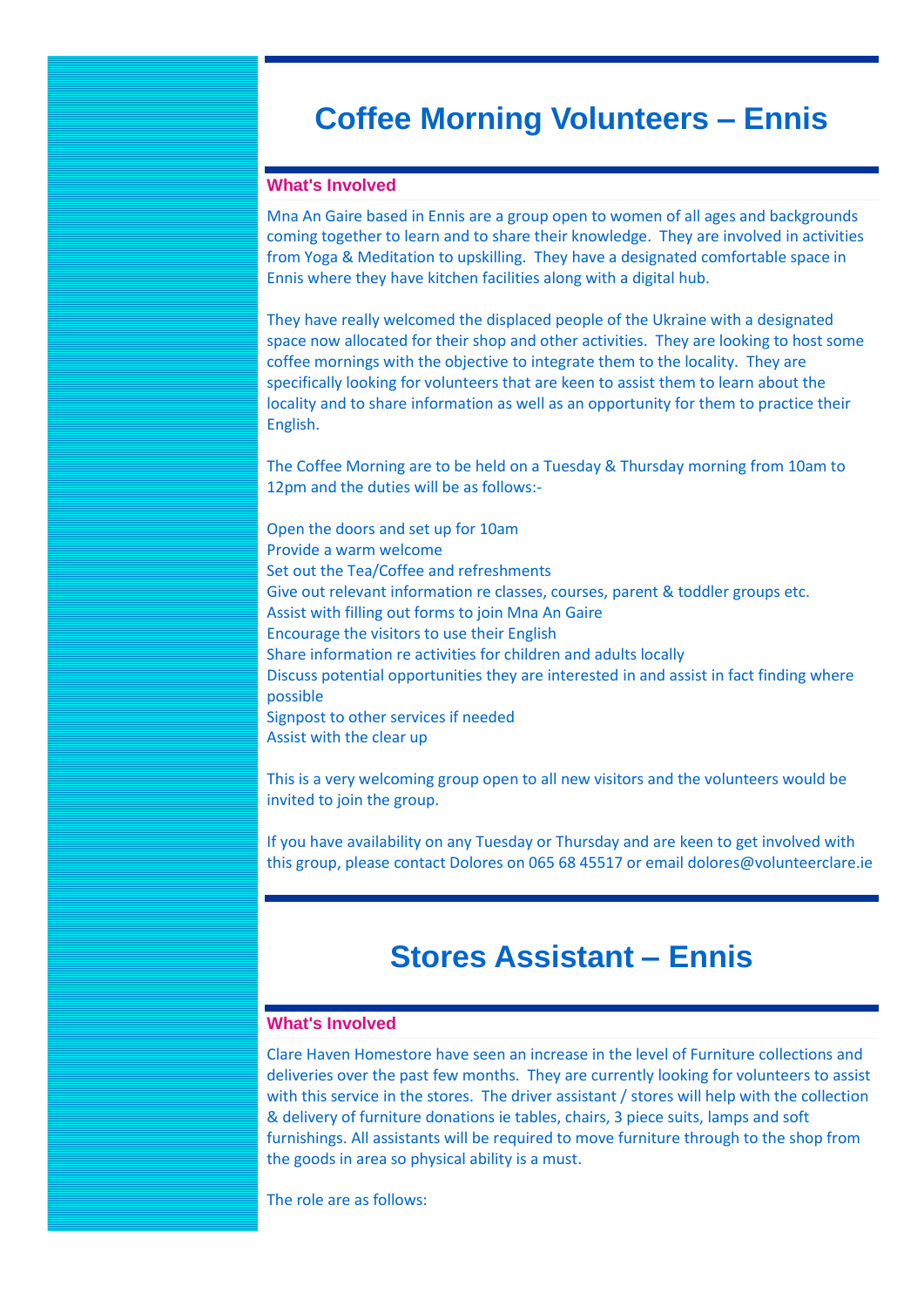Loading, transporting, and delivering items to customers throughout the county in a safe, timely manner. Reviewing orders before and after delivery to ensure that orders are complete. Assisting with loading and unloading items from vehicles. Accepting payment for delivered items. Providing excellent customer service,

Adhering to assigned routes and following time schedules.

This role takes place any day from Monday to Friday and driver / stores assistants are required from 10am to 2pm OR 1pm to 5pm.

All Assistants will be asked to undergo the manual handling training,

If you have availability on any day during the week and can carry out physical work please contact Dolores on 065 68 45517 o[r dolores@volunteerclare.ie](mailto:dolores@volunteerclare.ie)

# **Bus Drivers – Red Cross Clare Branch**

### **What's Involved**

The Clare Branch of the Irish Red Cross is supporting the community of County Clare and has been very active throughout Covid 19 and now involved with the displaced people from the Ukraine. It has provided essential transport to and from healthcare facilities locally and all over Ireland. In order to continue with this level of service they are currently looking for Drivers as well as Assistants to join their panel.

The details are as follows:

The volunteer driver must be at least 25 years of age. A Full Clean B Driving Licence is essential Volunteers must undergo Garda Vetting The trips to be carried out vary from local appointments to trips to Galway, Cork or Dublin but volunteers can opt for trips to suit. Volunteers will be offered manual handling training as well as child protection training.

If you have availability at this time and would like to get involved with this Organisation please contact Dolores on 065 68 45517 o[r dolores@volunteerclare.ie](mailto:dolores@volunteerclare.ie)

# **Craft, Chat & Create Volunteers 2022**

### **What's Involved**

Mna Ag Gaire have recently allocated a designated space at their Hub for the displaced people of the Ukraine. This has been warmly received with many specifically requested donations delivered to the Hub.

They are now looking for volunteers with an interest in any type of craft or upcycling to join the group. Much of this role is to help integrate the people of the Ukraine and assist them to practice their English and to upcycle some of the donations with a personal touch. This could be changing buttons on a coat or taking up a skirt or pants.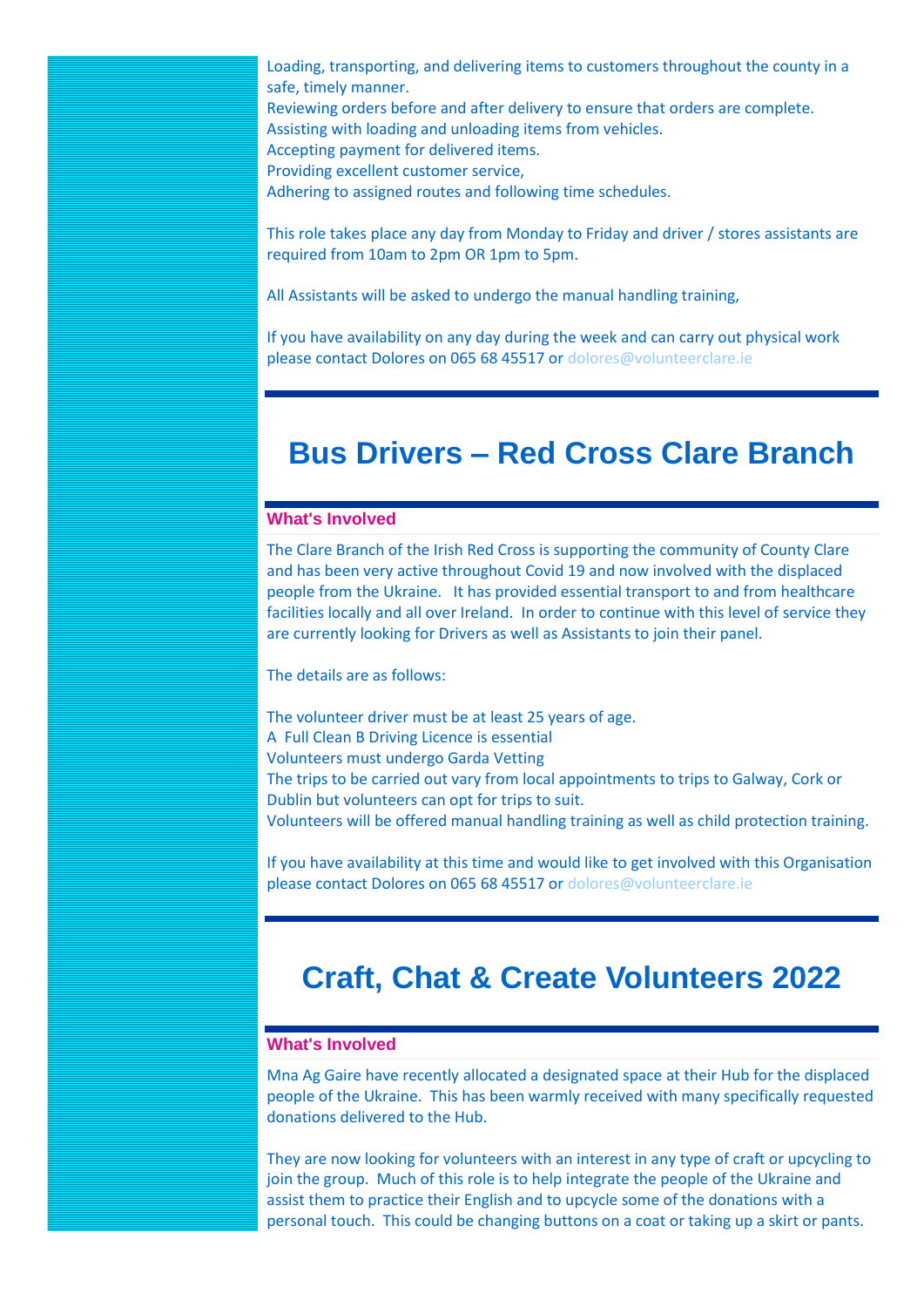The Hub is stocked with all types of materials for this project.

They also have a space that can be used for Painting, Sewing, Knitting or making cards etc where people are encouraged to use the space as they wish. This can be with a group or one a one to one basis.

This role takes place on a Tuesday & Thursday morning from 10am to 12pm and all volunteers will be welcomed with coffee and refreshments whilst part of the group

If you have a particular craft or artistic discipline you would like to share OR you just want to sit within the group to assist with chat / integration in any way you would be very welcome at the Hub.

For any further information or to be referred to this group please contact Dolores on 065 68 45517 or email dolores@volunteerclare.ie

### **Gardener Volunteer – Ennis**

Clare Haven Services have a wellness and sensory garden as an aid to support the women and children in Clare who are subjected to Domestic Abuse.

This is an enjoyable space made up of paths, patio, planters, wild area, lawn and water feature. It is a space where people can use the garden furniture to enjoy the peace or have a cup of coffee.

They are now looking for keen garden volunteers to maintain this space and specifically for pruning, weeding and general maintenance.

The volunteers taking on this role would have an interest and some knowledge of gardening and would give up to 3 hours a week tidying and maintaining the garden for the enjoyment and therapeutic benefit of the clients. There are some gardening tools available, but the volunteer can bring what they feel used to working with. There is a lawnmower on site also.

If this is your area of interest, please contact Dolores on 065 68 45517 or email [dolores@volunteerclare.ie](mailto:dolores@volunteerclare.ie)

# **Charity Shop Assistants – Irish Wheelchair Association**

### **What's Involved**

The Irish Wheelchair Association Charity Shop have relocated to Clonroad in Ennis and are looking for additional volunteers.

This is a bigger premises with all donations sorted and sold on site as well as loading and unloading of furniture donations.

They are currently looking for volunteers to do 3 hourly slots any time from 10 am to 5pm any day from Monday to Saturday.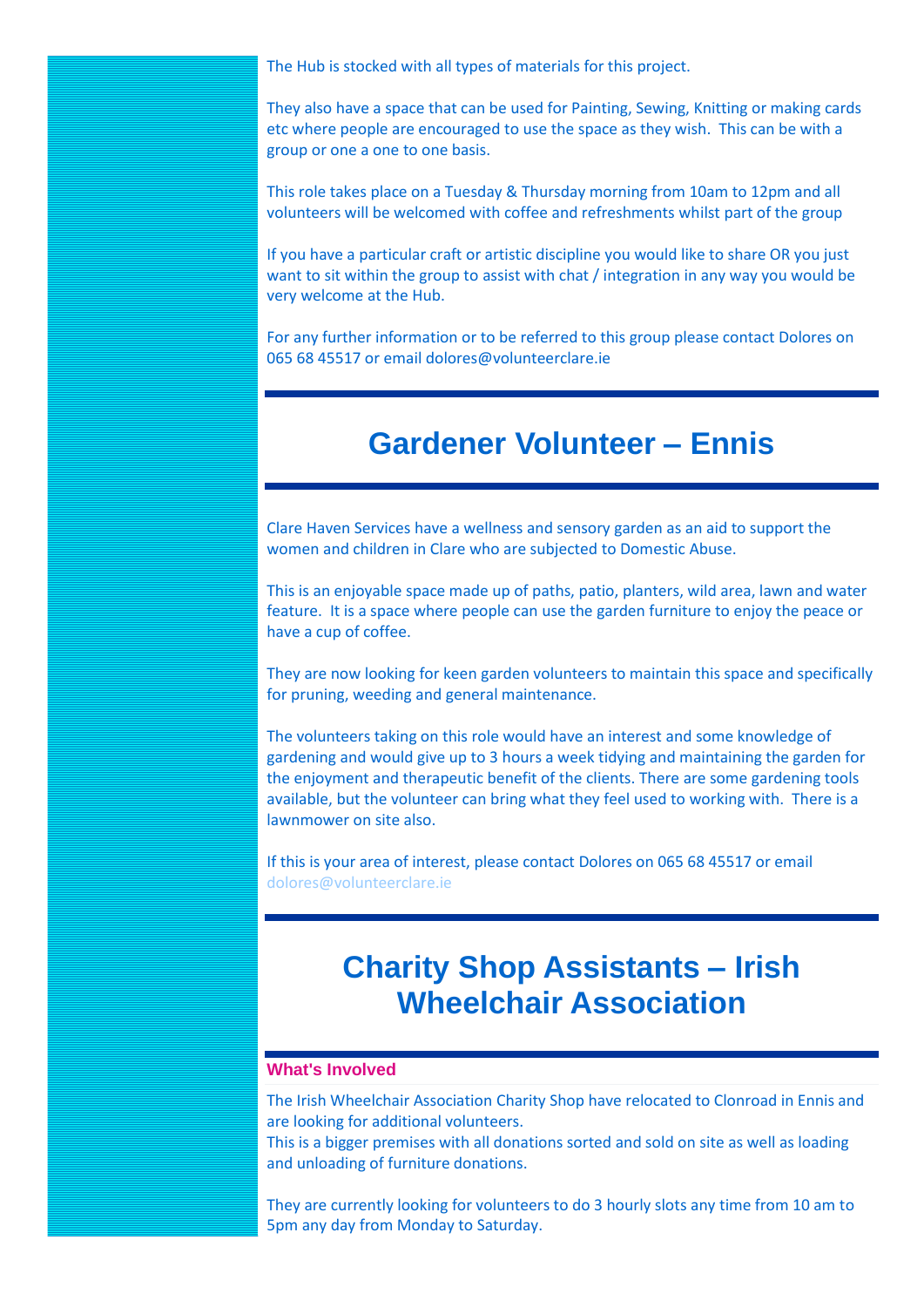#### The tasks would include

Accepting / sorting donations on a regular basis Separating items for recycling, pricing and steaming ready for sale Displaying items suitable for sale on rails and for the window display Using sales till and handling money Providing friendly service to customers ensuring stock room is kept clean and tidy in line with Health & Safety standards.

Free parking is available to volunteers as well as tea/coffee.

If you think you would be interested suitable in this role, and have a morning or afternoon free please contact Dolores on 065 68 45517 o[r dolores@volunteerclare.ie](mailto:dolores@volunteerclare.ie)

# **Community Games Assistants – Lees Road Ennis**

Aldi Community Games believes that every young person should have the opportunity to take part in sports and art in their local community and grow up understanding how it promotes positive well being.

On Saturday 23rd July 2022 Ennis will host the Regional Athletics Finals at Lees Road in Ennis. They are looking for volunteers to support them in making this event both enjoyable and well organised. They are specifically looking for Gate Stewards as well as Car Parking Stewarts.

The tasks would be as follows:- Have a responsible attitude towards security and safety. Be able to work on own initiative Be polite, friendly and approachable and maintain good spirits as you may be the first point of contact for people as they arrive Be professional and courteous to the public. Be familiar with the venue and the site layout - location of entry and exits, toilets, registration desk, food hub, first Aid, lost and found. Assist with the erecting and dismantling of pop up tents, presentation area, signage, table, chairs All volunteers will be fully briefed and attend an induction before the event. They will be given a High Vs for the day as well as offered refreshments. If you have availability on Saturday 23rd July to do the morning or afternoon shift, please contact Dolores on 065 68 45517 or emai[l dolores@volunteerclare.ie](mailto:dolores@volunteerclare.ie)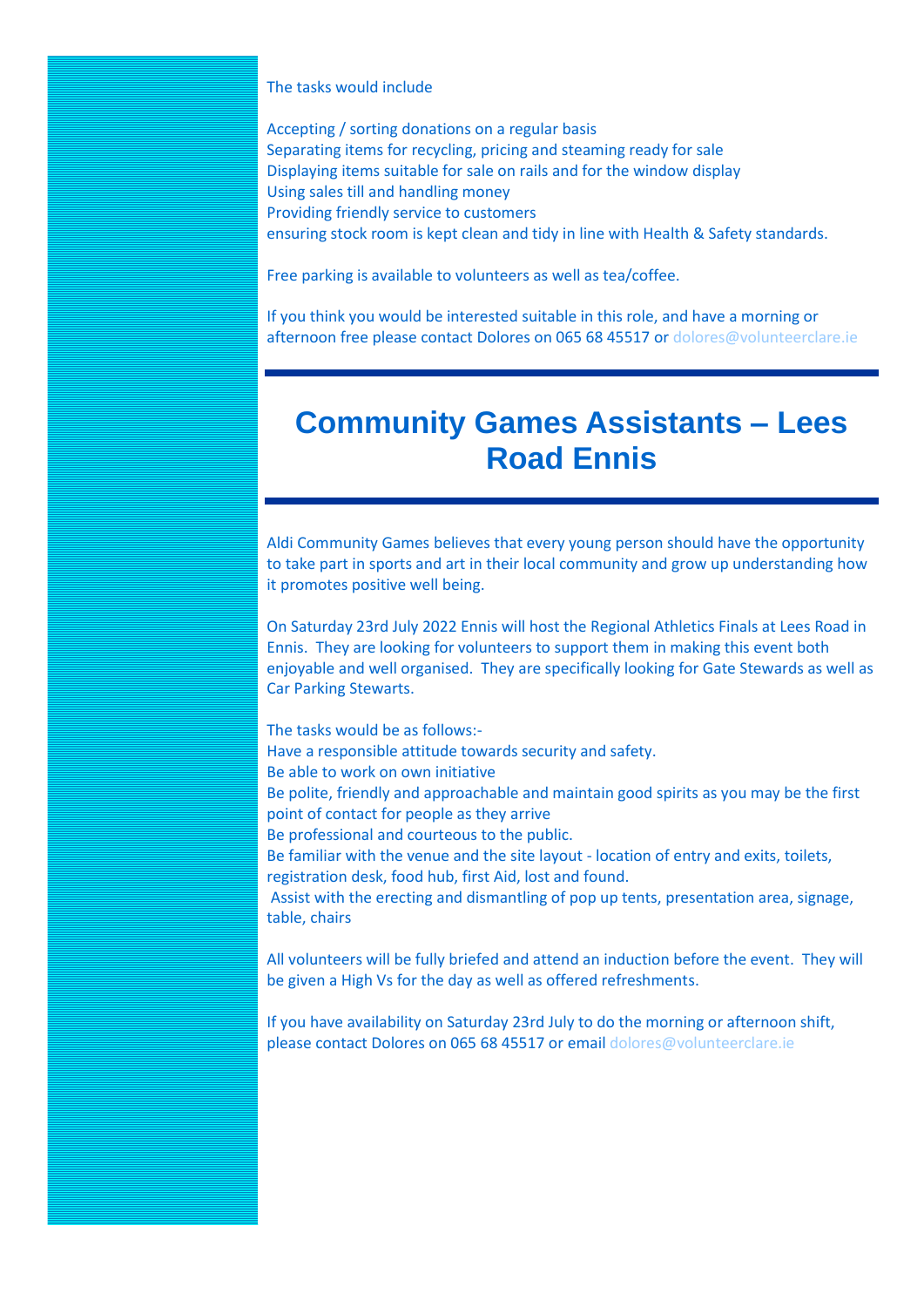# **Tour Guides**

Serve the City schedules cultural integration events across Ireland, helping migrants and asylum seekers integrate into Irish culture. With the recent influx of displaced Ukrainian national in all parts of the county they are looking to organise tours to various places of interest.

They are looking for volunteers to take on the role of tour guide and it would involve the following:-

Meeting a group of up to 50 people from an accommodation centre this would be hotels in Lisdoonvarna , Ballyvaughan, Ennis, Lahinch or Liscannor Accompanying the group on the bus to some of the local attractions. This could be places like Aillwee Caves, Burren Perfumery, or The Cliffs Of Moher.

The volunteer would be the lead person on the tour and would meet the group at the and offer teas and coffees to those interested.

It is not necessary to have knowledge about the places on the tour as each visitor centre has their own tour guides the volunteer would play more of a role in supporting and guiding people new to Irelands, helping them discover Irish culture.

If you have the availability over the coming months and could take on this type of role whilst supporting the displaced people of the Ukraine, please contact Dolores on 065 68 45517 or email dolores@volunteerclare.je

## **Tennis Buddy – Ennis**

### **What's Involved**

The Clare Branch of Down Syndrome is looking for a volunteer to accompany one of their adult members to play Tennis or Badminton at Ennis Lawns Club.

This is a role suitable for someone with a keen interest in Tennis or Badminton to play at Ennis Lawn Tennis Club. The Client is a member of the club and would welcome her support as her guest. It would also be an opportunity to encourage the client socially and to chat about various other interests.

This role is any morning or afternoon for 2 hours the day and the time suitable for the volunteer. The client would be fully supported and would meet the volunteer at Ennis Lawns Club.

If this is of interest to you and you would like to work with someone with support needs, please contact Dolores on 065 68 45517 or email dolores@volunteerclare.ie

Please be advised that we have now returned to the office at Kilrush Road, Ennis and can be contacted on 065 68 45517 by email at [dolores@volunteerclare.ie](mailto:dolores@volunteerclare.ie) OR [sharon@volunteerclare.ie](mailto:sharon@volunteerclare.ie)